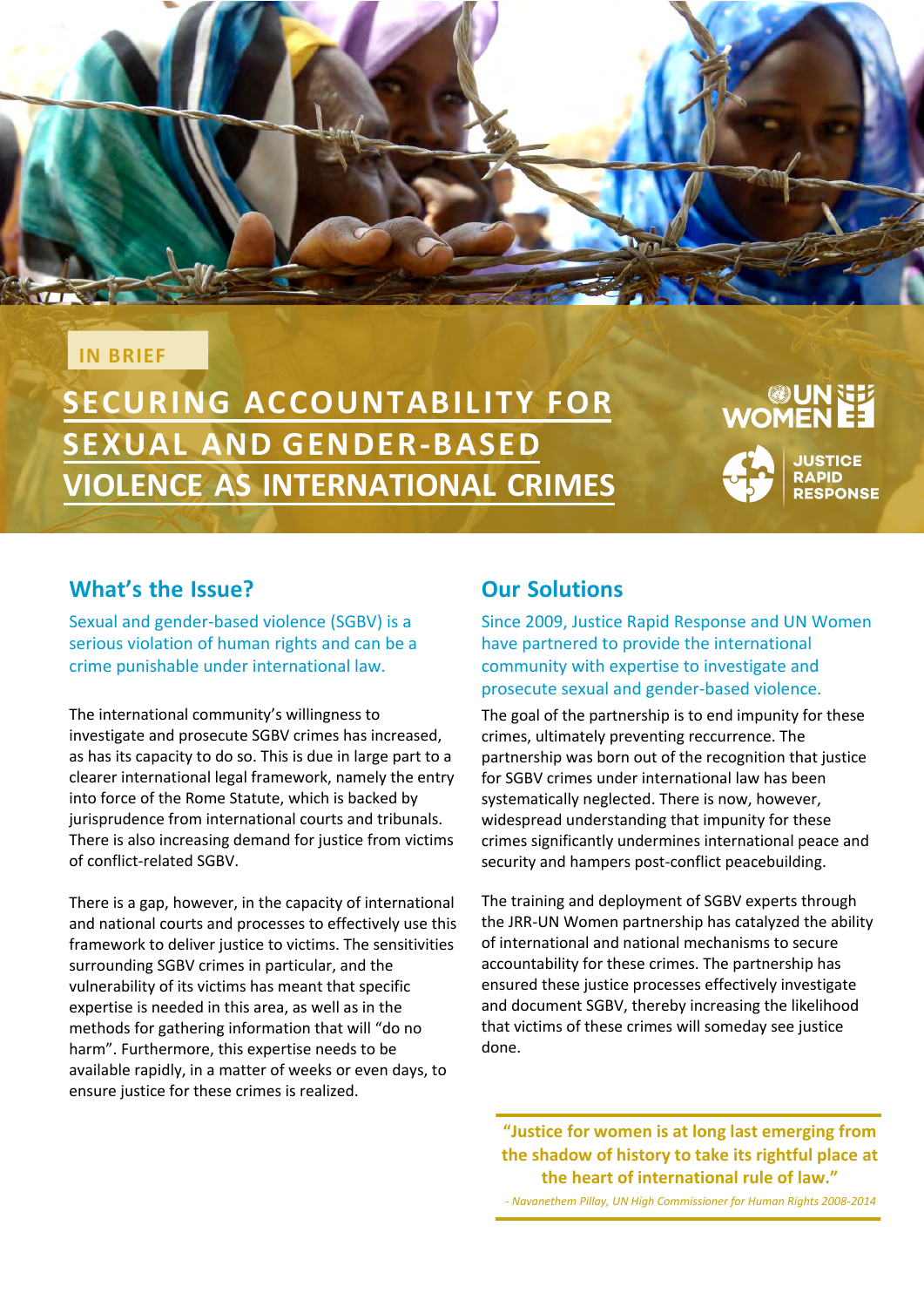



As a result of the JRR -UN Women partnership, As a result of the JRR -UN Women partnership,<br>since 2009, every UN Commission of Inquiry **Relationships and Sexual And Sexual An** (COI) has had a gender adviser/SGBV investigator<br>on its investigation team. on its investigation team.

- The JRR-UN Women SGBV Justice Experts Roster is recognized as a critical tool to address SGBV in conflict around the world. Its importance was acknowledged in the latest UN Secretary General's Report on Women, Peace and Security (S/2018/900), which mentions the SGBV roster and the importance of dedicated gender expertise on investigation teams.

- On 25 October 2018, during the UN Security Council Annual Open Debate on Women, Peace and Security, the JRR-UN Women SGBV Justice Experts Roster was mentioned as a concrete tool to end impunity for SGBV crimes by several Member States.

- Human Rights Council Resolution A/HRC/RES/23/25 (June 2013) specifically calls for the use of rosters such as the JRR-UN Women SGBV Justice Experts Roster to ensure the rapid deployment of expertise to investigate allegations of mass rape or systematic sexual violence.

### **UNDERSTANDING VIOLENT EXTREMISM**

Some of the most comprehensive analysis of rights violations committed by violent extremist groups, including against women and girls, has been documented by the COI for Syria as well as Fact Finding Missions for Iraq, Boko Haram and Libya.

Experts have been deployed to each of these mechanisms through the joint JRR-UN Women Roster. As a result, the reports have provided the international community with a more comprehensive understanding of the use of SGBV as part of the strategic objectives of violent extremist groups.



*A young Rohingya woman in the Cox's Bazaar refugee camp (UN Women)*

**DEMOCRATIC REPUBLIC OF THE CONGO:** In 2018, the JRR-UN Women expert deployed to the UN's Team of International Experts on the Situation in Kasaï gathered evidence to confirm that the security forces and militias have deliberately committed atrocities including rape, gang rape, mutilation and other forms of sexual violence against the civilian population in the region. The investigation report shared that sexual violence often took place in front of family members, when women escaping from confrontations and violence hid in the bush, or when they were being arrested at roadblocks.

**SYRIA:** JRR-UN Women experts deployed to the COI on Syria have highlighted the prominent role SGBV has played in the conflict, including as detailed in a thematic paper on SGBV published by the COI in March 2018 (A/ HRC/37/CRP.3). The report analyzed trends and patterns in the use of SGBV by all armed actors in the conflict against women, men, girls and boys. The report recommended steps for accountability, including that the international community provide expertise to assist in the preservation and documentation of evidence.

**YEMEN:** JRR-UN Women experts deployed to the Group of Eminent Experts on Yemen uncovered evidence to show that rape and other forms of sexual and genderbased violence had proliferated in the armed conflict since September 2014. The September 2018 report of the investigation (A/HRC/39/43) shares evidence of the targeting of women human rights defenders, journalists and activists; rape of adult men in detention centers; sexual violence against women and girls used as an extortion tactic; and sexual violence targeting vulnerable groups, including minorities, IDPs and migrants.